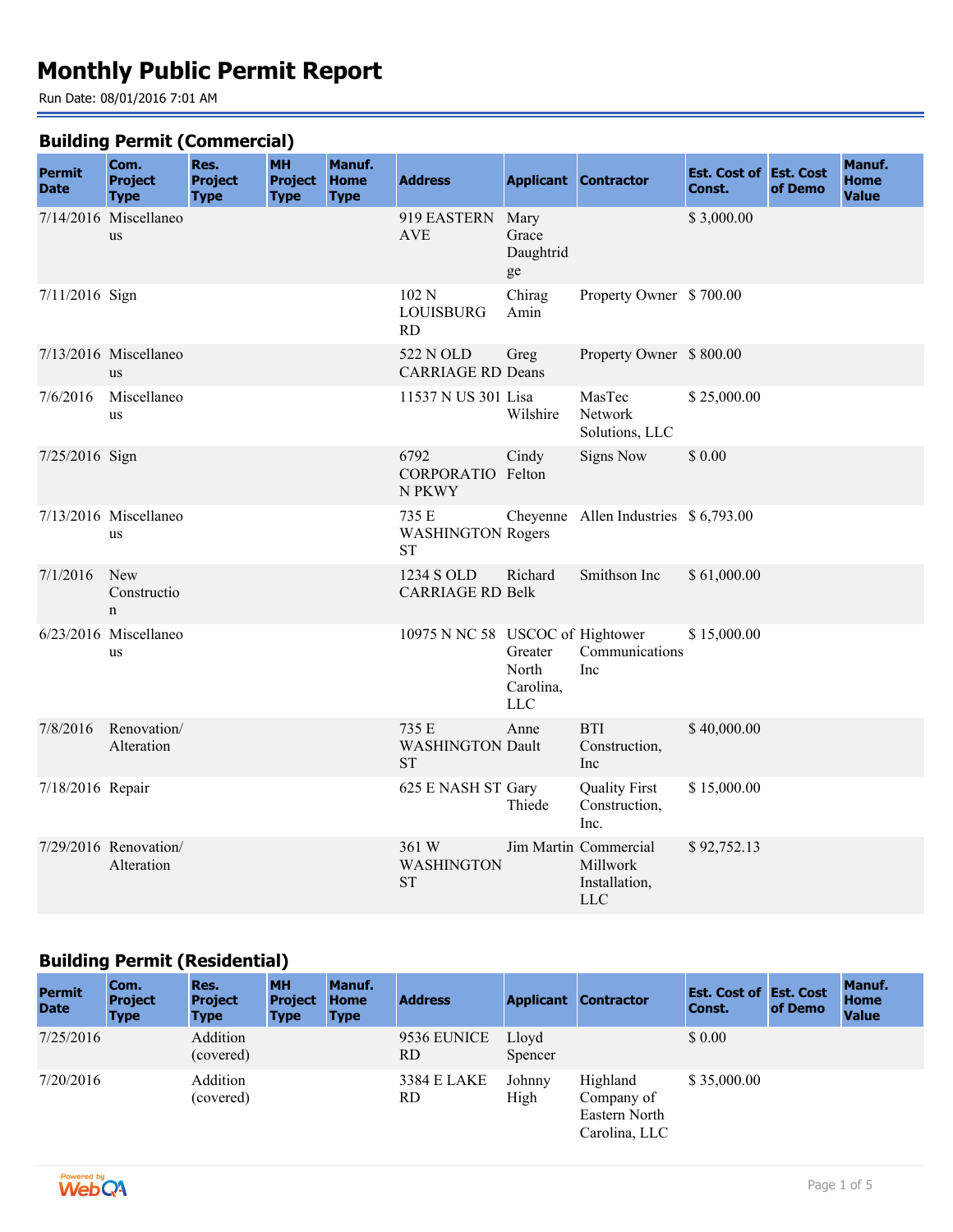## **Building Permit (Residential)**

| <b>Permit</b><br><b>Date</b> | Com.<br><b>Project</b><br><b>Type</b> | Res.<br><b>Project</b><br><b>Type</b> | <b>MH</b><br><b>Project</b><br><b>Type</b> | Manuf.<br><b>Home</b><br><b>Type</b> | <b>Address</b>                                 |                        | <b>Applicant Contractor</b>                     | <b>Est. Cost of Est. Cost</b><br>Const. | of Demo | Manuf.<br><b>Home</b><br><b>Value</b> |
|------------------------------|---------------------------------------|---------------------------------------|--------------------------------------------|--------------------------------------|------------------------------------------------|------------------------|-------------------------------------------------|-----------------------------------------|---------|---------------------------------------|
| 7/12/2016                    |                                       | New Single<br>Family                  |                                            |                                      | 204 N<br><b>LOUISBURG</b><br><b>RD</b>         | Erader<br>Mills        | Property Owner \$ 67,000.00                     |                                         |         |                                       |
| 7/11/2016                    |                                       | Addition<br>(covered)                 |                                            |                                      | 912<br><b>BIRCHWOOD</b><br>DR                  | Dean<br>Holland        | Property Owner \$95,000.00                      |                                         |         |                                       |
| 7/7/2016                     |                                       | New Single<br>Family                  |                                            |                                      | 7085<br><b>CHILDRENS</b><br><b>HOME RD</b>     | <b>Brian</b><br>Creech | Property Owner \$                               | 350,000.00                              |         |                                       |
| 7/8/2016                     |                                       | Renovation<br>/Alteration             |                                            |                                      | 5154 DEANS<br><b>RD</b>                        | Jason<br>Kolesar       | Property Owner \$25,000.00                      |                                         |         |                                       |
| 7/19/2016                    |                                       | Miscellane<br>ous                     |                                            |                                      | 305 E NASH ST David                            | Griffin                | Property Owner \$25,000.00                      |                                         |         |                                       |
| 7/19/2016                    |                                       | Renovation<br>/Alteration             |                                            |                                      | 6177<br>WILLIAMS CT Mason                      | Barry                  | Property Owner \$ 6,000.00                      |                                         |         |                                       |
| 7/14/2016                    |                                       | Miscellane<br>ous                     |                                            |                                      | 6239 GOLDEN Clifton<br>POND RD                 | Clark                  | Property Owner \$8,000.00                       |                                         |         |                                       |
| 7/14/2016                    |                                       | Addition<br>(covered)                 |                                            |                                      | 725 W<br>HILLIARDSTO Berwick<br>N RD           | Johnny                 | Property Owner \$25,000.00                      |                                         |         |                                       |
| 7/14/2016                    |                                       | Detached<br>Accessory                 |                                            |                                      | <b>HILL RD</b>                                 | Tanner                 | 5594 HUNTER Ernie Lee Property Owner \$4,800.00 |                                         |         |                                       |
| 7/15/2016                    |                                       | Repair                                |                                            |                                      | 10077 N NASH Heather<br><b>ST</b>              | Smith                  | Property Owner \$15,000.00                      |                                         |         |                                       |
| 7/18/2016                    |                                       | Addition<br>(covered)                 |                                            |                                      | 10847 BEAVER Maria L.<br><b>DAM RD</b>         | Hernandez              | Property Owner \$4,900.00                       |                                         |         |                                       |
| 7/25/2016                    |                                       | Detached<br>Accessory                 |                                            |                                      | 3394<br><b>MACEDONIA</b><br><b>RD</b>          | Ronnie<br><b>Bass</b>  | Property Owner \$ 6,700.00                      |                                         |         |                                       |
| 7/25/2016                    |                                       | Detached<br>Accessory                 |                                            |                                      | 3394<br><b>MACEDONIA</b><br><b>RD</b>          | Ronnie<br>Bass         | Property Owner \$1,500.00                       |                                         |         |                                       |
| 7/25/2016                    |                                       | Addition<br>(covered)                 |                                            |                                      | 3585 S<br><b>BROWNTOWN Mosier</b><br><b>RD</b> | Loren                  | Property Owner \$8,000.00                       |                                         |         |                                       |
| 7/25/2016                    |                                       | New Single<br>Family                  |                                            |                                      | 202 N<br><b>LOUISBURG</b><br><b>RD</b>         | Erader<br>Mills        | Property Owner \$ 67,000.00                     |                                         |         |                                       |
| 7/26/2016                    |                                       | Repair                                |                                            |                                      | 1117<br><b>BIRCHWOOD</b><br>DR                 |                        | Chris Price Property Owner \$5,000.00           |                                         |         |                                       |
| 7/26/2016                    |                                       | Detached<br>Accessory                 |                                            |                                      | 6452 ENFIELD Phillip<br><b>CT</b>              | Dean<br>Edwards        | Property Owner \$20,000.00                      |                                         |         |                                       |
| 7/28/2016                    |                                       | New Single<br>Family                  |                                            |                                      | 874 LIVE OAK Joe<br>LN                         | Anthony                | Four Seasons<br>Contractors,<br><b>LLC</b>      | \$<br>180,000.00                        |         |                                       |

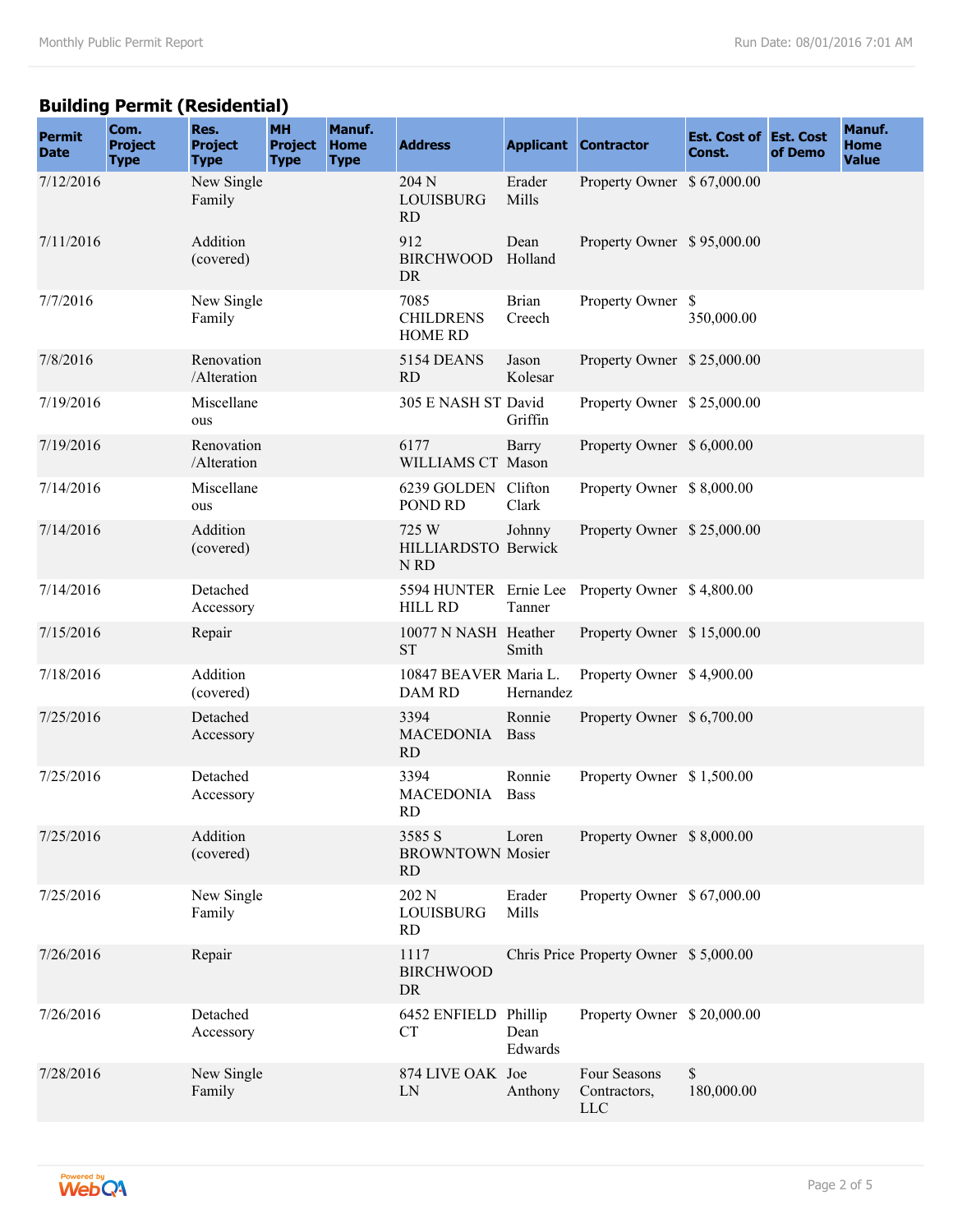## **Building Permit (Residential)**

| <b>Permit</b><br><b>Date</b> | Com.<br><b>Project</b><br><b>Type</b> | Res.<br><b>Project</b><br><b>Type</b> | <b>MH</b><br><b>Project</b><br><b>Type</b> | Manuf.<br><b>Home</b><br><b>Type</b> | <b>Address</b>                               |                                                  | <b>Applicant Contractor</b>                   | <b>Est. Cost of Est. Cost</b><br>Const. | of Demo | Manuf.<br>Home<br><b>Value</b> |
|------------------------------|---------------------------------------|---------------------------------------|--------------------------------------------|--------------------------------------|----------------------------------------------|--------------------------------------------------|-----------------------------------------------|-----------------------------------------|---------|--------------------------------|
| 7/8/2016                     |                                       | New Single<br>Family                  |                                            |                                      | 2687 OLD<br><b>BAILEY HWY</b> Anthony        | Joe                                              | Four Seasons<br>Contractors,<br><b>LLC</b>    | \$<br>200,000.00                        |         |                                |
| 6/24/2016                    |                                       | New Single<br>Family                  |                                            |                                      | 7248<br><b>BAYWOOD RD Anthony</b>            | Joe                                              | Four Seasons<br>Contractors,<br><b>LLC</b>    | \$<br>180,000.00                        |         |                                |
| 4/19/2016                    |                                       | New Single<br>Family                  |                                            |                                      | 6427 VENICE<br><b>CT</b>                     | Jerry<br>Baker                                   | Four Seasons<br>Contractors,<br><b>LLC</b>    | \$<br>230,000.00                        |         |                                |
| 7/1/2016                     |                                       | New Single<br>Family                  |                                            |                                      | 5223<br><b>BITTERROOT</b><br><b>CT</b>       | Four<br>Seasons<br>Contractor LLC<br>$\mathbf S$ | Four Seasons<br>Contractors,                  | \$<br>180,000.00                        |         |                                |
| 7/1/2016                     |                                       | Detached<br>Accessory                 |                                            |                                      | 6685<br><b>ANNABELLA</b><br><b>RD</b>        | Joe<br>Anthony                                   | Four Seasons<br>Contractors,<br><b>LLC</b>    | \$20,000.00                             |         |                                |
| 7/5/2016                     |                                       | Addition<br>(covered)                 |                                            |                                      | 2604<br><b>BAYVIEW DR</b> Anthony            | Joe                                              | Four Seasons<br>Contractors,<br><b>LLC</b>    | \$8,000.00                              |         |                                |
| 7/6/2016                     |                                       | Detached<br>Accessory                 |                                            |                                      | 1783<br><b>KINGFISHER</b><br><b>CT</b>       | Joe<br>Anthony                                   | Four Seasons<br>Contractors,<br><b>LLC</b>    | \$25,000.00                             |         |                                |
| 7/6/2016                     |                                       | New Single<br>Family                  |                                            |                                      | 1750<br><b>KINGFISHER</b><br><b>CT</b>       | Joe<br>Anthony                                   | Four Seasons<br>Contractors,<br><b>LLC</b>    | \$<br>250,000.00                        |         |                                |
| 7/22/2016                    |                                       | Renovation<br>/Alteration             |                                            |                                      | 6244 WATERS Terry B.<br><b>EDGE DR</b>       | Tosto                                            | Calvin<br>Davenport Inc.                      | \$45,000.00                             |         |                                |
| 7/26/2016                    |                                       | Detached<br>Accessory                 |                                            |                                      | 7851 A OLD<br><b>SMITHFIELD</b><br><b>RD</b> | Rick<br>Cockrell                                 | Ricky D.<br>Cockrell                          | \$57,000.00                             |         |                                |
| 7/26/2016                    |                                       | Miscellane<br>ous                     |                                            |                                      | 2717 N NC 58                                 | Danny<br>Townsend                                | Sears Home<br>Improvement<br>Products, Inc    | \$6,168.00                              |         |                                |
| 7/11/2016                    |                                       | Detached<br>Accessory                 |                                            |                                      | 926 SWAN RD Dean                             | Holland                                          | Dean A. Holland \$ 8,000.00<br>Builders, Inc. |                                         |         |                                |
| 7/6/2016                     |                                       | Miscellane<br>ous                     |                                            |                                      | 13057 COOPER Brooks<br><b>RD</b>             | Walston                                          | Brooks Walston \$16,000.00                    |                                         |         |                                |
| 7/19/2016                    |                                       | Swimming<br>Pool                      |                                            |                                      | 1217<br><b>WOODRIDGE</b><br><b>CT</b>        | Ellen<br>Sullivan                                | Swimworld                                     | \$25,000.00                             |         |                                |
| 7/20/2016                    |                                       | Miscellane<br>ous                     |                                            |                                      | 202<br><b>WOODFIELD</b><br>DR                | Michael<br>Langley                               | Michael Terry<br>Langley                      | \$5,000.00                              |         |                                |
| 7/26/2016                    |                                       | New Single<br>Family                  |                                            |                                      | 7943 CREECH<br><b>RD</b>                     | Kevin<br>Kirton                                  | KB Building $&$<br>Development<br><b>LLC</b>  | $\mathbb S$<br>140,000.00               |         |                                |
| 7/5/2016                     |                                       | New Single<br>Family                  |                                            |                                      | 8013 CREECH<br><b>RD</b>                     | Kevin<br>Kirton                                  | KB Building $&$<br>Development<br>LLC         | \$<br>130,000.00                        |         |                                |

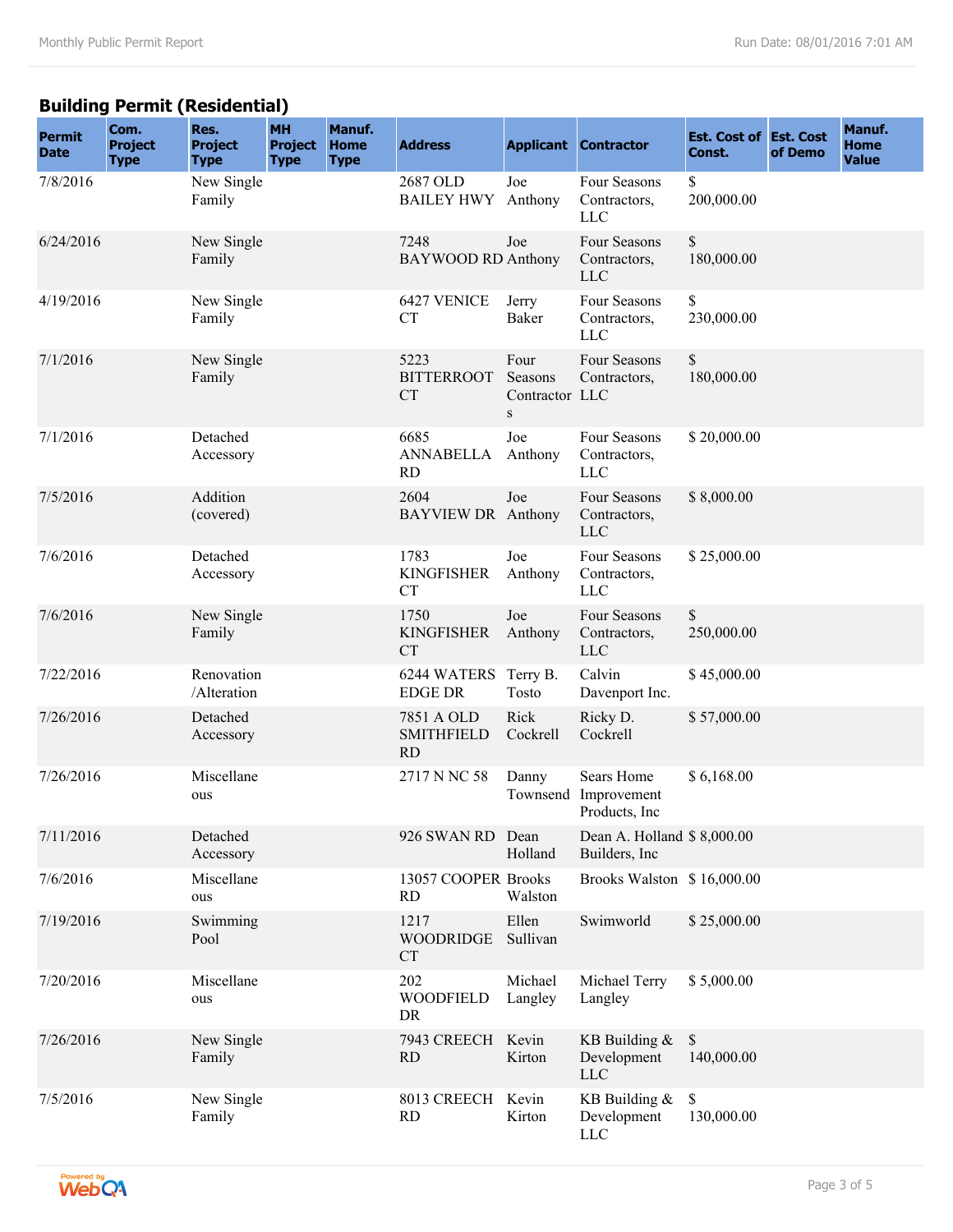## **Building Permit (Residential)**

| <b>Permit</b><br><b>Date</b> | Com.<br><b>Project</b><br><b>Type</b> | Res.<br><b>Project</b><br><b>Type</b> | <b>MH</b><br><b>Project</b><br><b>Type</b> | Manuf.<br><b>Home</b><br><b>Type</b> | <b>Address</b>                         |                                    | <b>Applicant Contractor</b>                          | <b>Est. Cost of Est. Cost</b><br>Const. | of Demo | Manuf.<br><b>Home</b><br><b>Value</b> |
|------------------------------|---------------------------------------|---------------------------------------|--------------------------------------------|--------------------------------------|----------------------------------------|------------------------------------|------------------------------------------------------|-----------------------------------------|---------|---------------------------------------|
| 7/13/2016                    |                                       | Addition<br>(covered)                 |                                            |                                      | 1113<br><b>BREEDLOVE</b><br><b>RD</b>  | Keith<br>Price                     | Keith Price<br>Construction                          | \$26,000.00                             |         |                                       |
| 7/7/2016                     |                                       | Addition<br>(covered)                 |                                            |                                      | 102 S<br><b>CLARENDON</b><br><b>DR</b> | Louis<br>Petway                    | Petway & Son<br><b>Quality Builders</b><br>Inc       | \$46,000.00                             |         |                                       |
| 7/27/2016                    |                                       | Renovation<br>/Alteration             |                                            |                                      | 4161 N OLD<br><b>CARRIAGE RD Smith</b> | Mike                               | Smith<br>Construction<br>Inc, Mike                   | \$8,000.00                              |         |                                       |
| 7/5/2016                     |                                       | New Single<br>Family                  |                                            |                                      | <b>509 PAR DR</b>                      | David<br>Williams                  | Williams<br>Builders of<br>Rocky Mount<br><b>LLC</b> | \$90,000.00                             |         |                                       |
| 6/30/2016                    |                                       | Miscellane<br>ous                     |                                            |                                      | 5018 MASSEY<br><b>RD</b>               | James<br>McCown                    | Power Lift<br>Foundation<br>Repair                   | \$7,700.00                              |         |                                       |
| 7/11/2016                    |                                       | Miscellane<br>ous                     |                                            |                                      | 9355 PINE ST                           | Linwood<br>Baker                   | Linwood Ray<br><b>Baker</b>                          | \$2,000.00                              |         |                                       |
| 7/5/2016                     |                                       | Addition<br>(covered)                 |                                            |                                      | 8647<br><b>JENNIFER CT</b>             | Robert<br>Moore                    | Robert Moore                                         | \$10,000.00                             |         |                                       |
| 7/25/2016                    |                                       | Addition<br>(covered)                 |                                            |                                      | 1570<br><b>YORKSHIRE</b><br>LN         | Chris<br>Foster                    | North Carolina<br><b>Exteriors LLC</b>               | \$27,000.00                             |         |                                       |
| 7/28/2016                    |                                       | Renovation<br>/Alteration             |                                            |                                      | 863 DUCK<br>POND RD                    | L<br><b>STEWAR</b><br>T            | CARROL Carroll Stewart                               | \$18,400.00                             |         |                                       |
| 7/28/2016                    |                                       | Deck                                  |                                            |                                      | 7617<br><b>BRIDGEVIEW</b><br>RD        | <b>PERRY</b><br><b>CORBET</b><br>T | Corbett<br>Construction,<br>LLC, Perry               | \$8,500.00                              |         |                                       |
| 7/5/2016                     |                                       | Repair                                |                                            |                                      | 8543 W<br><b>MOUNT DR</b>              | r Price                            | Christophe Christopher<br>Price                      | \$1,500.00                              |         |                                       |
| 7/25/2016                    |                                       | Detached<br>Accessory                 |                                            |                                      | 209 E<br><b>FRANKLIN ST Luebbers</b>   | Robert                             | Robert Luebbers \$0.00                               |                                         |         |                                       |

#### **Manufactured Home Permit**

| <b>Permit</b><br><b>Date</b> | Com.<br><b>Project</b><br><b>Type</b> | Res.<br><b>Project</b><br><b>Type</b> | <b>MH</b><br><b>Project</b><br><b>Type</b> | Manuf.<br><b>Home</b><br><b>Type</b> | <b>Address</b>                       |                  | <b>Applicant Contractor</b>    | <b>Est. Cost of Est. Cost</b><br>Const. | of Demo | Manuf.<br><b>Home</b><br><b>Value</b> |
|------------------------------|---------------------------------------|---------------------------------------|--------------------------------------------|--------------------------------------|--------------------------------------|------------------|--------------------------------|-----------------------------------------|---------|---------------------------------------|
| 7/22/2016                    |                                       |                                       | <b>HUD</b>                                 | e                                    | Singlewid 991 VAUGHAN Daryl<br>RD.   | Stone            | Jackie Waddell<br>M.Hm. Movers |                                         |         | \$7,000.00                            |
| 7/12/2016                    |                                       |                                       | <b>HUD</b>                                 | Multi-<br>Sectional                  | 10129 CONE<br>RD.                    | Rhonda<br>Mace   | Jackie Waddell<br>M.Hm. Movers |                                         |         | \$5,000.00                            |
| 7/19/2016                    |                                       |                                       | <b>HUD</b>                                 | Multi-<br>Sectional                  | 7823 US 264A                         | Karen<br>Andrews | Property Owner                 |                                         |         | \$20,000.00                           |
| 7/14/2016                    |                                       |                                       | <b>HUD</b>                                 | Multi-<br>Sectional                  | 8004 OLD<br><b>SMITHFIELD</b><br>RD. | John<br>Taybron  | Wood Mobile<br>Home Movers     |                                         |         | \$12,000.00                           |